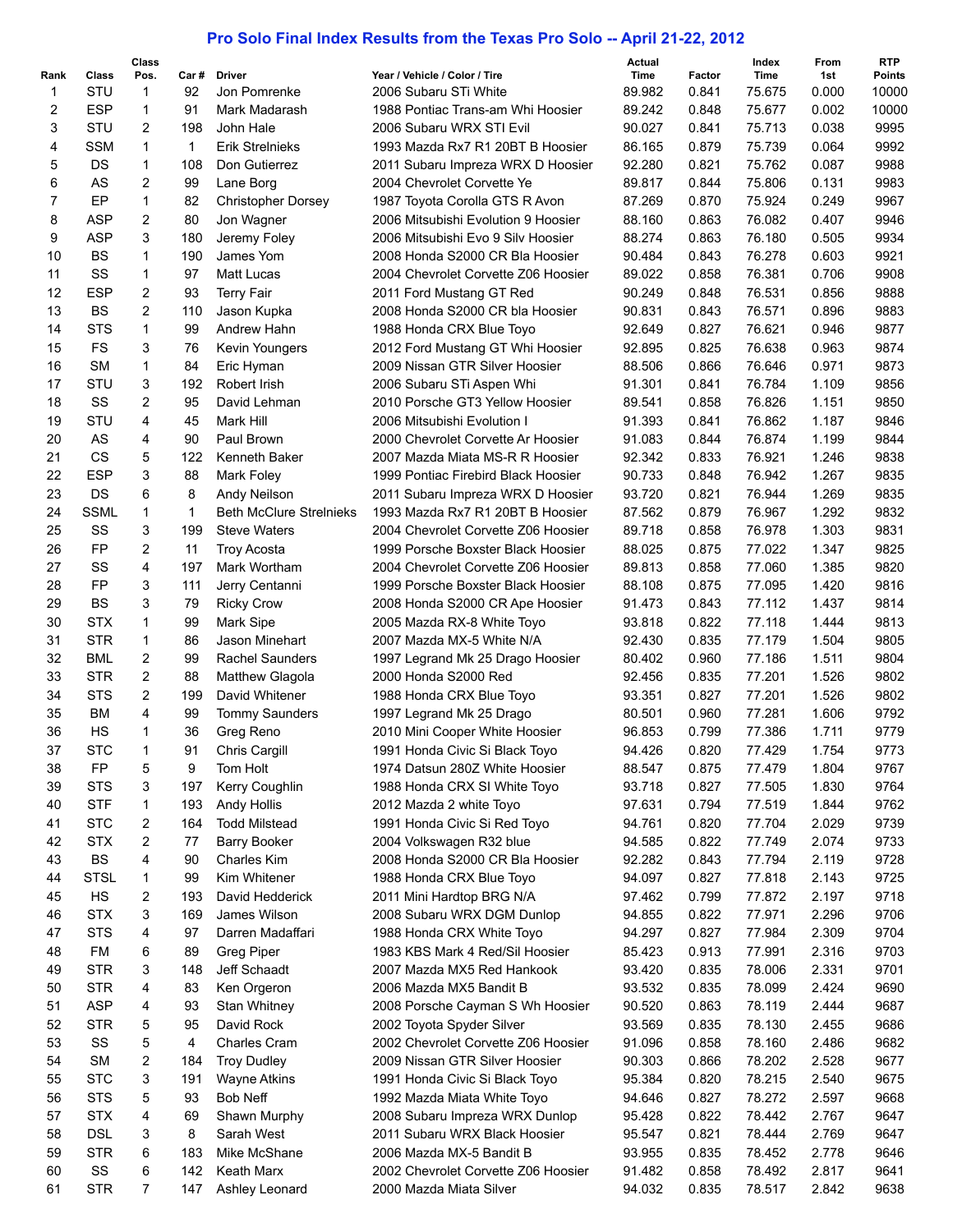| 62  | <b>ESPL</b> | 4              | 9   | Amy Fair                    | 2011 Ford Mustang GT Red Kumho      | 92.722  | 0.848 | 78.628 | 2.953 | 9624 |
|-----|-------------|----------------|-----|-----------------------------|-------------------------------------|---------|-------|--------|-------|------|
| 63  | <b>STS</b>  | 6              | 193 | <b>Neal Bellamy</b>         | 1992 Mazda Miata White Toyo         | 95.134  | 0.827 | 78.676 | 3.001 | 9619 |
| 64  | <b>STR</b>  | 8              | 98  | Michael Wootton             | 1999 Mazda Miata Brilliant B Toyo   | 94.277  | 0.835 | 78.721 | 3.046 | 9613 |
| 65  | <b>ASPL</b> | 5              | 93  | Su Brude                    | 2008 Porsche Cayman S Wh Hoosier    | 91.276  | 0.863 | 78.771 | 3.096 | 9607 |
| 66  | SS          | $\overline{7}$ | 52  | David Jones                 | 2006 Chevrolet Z06 Blk Hoosier      | 91.840  | 0.858 | 78.799 | 3.124 | 9604 |
| 67  | <b>STR</b>  | 9              | 42  | <b>Chris Leclair</b>        | 2006 Honda S2000 Blue Hankook       | 94.372  | 0.835 | 78.801 | 3.126 | 9603 |
| 68  | STU         | 5              | 98  | Adam Zaharias               | 2006 Subaru Impreza Black           | 93.743  | 0.841 | 78.838 | 3.163 | 9599 |
| 69  | <b>STS</b>  | 7              | 1   | John Kanalas                | 1991 Mazda Miata Super WhToyo       | 95.365  | 0.827 | 78.867 | 3.192 | 9595 |
| 70  | <b>CSP</b>  | 5              | 198 | <b>Chris Robbins</b>        | 2006 Mazda MX-5 White Hoosier       | 92.031  | 0.857 | 78.871 | 3.196 | 9595 |
| 71  | <b>STS</b>  | 8              | 172 | Jerrett Jan                 | 1993 Mazda Miata White              | 95.417  | 0.827 | 78.910 | 3.235 | 9590 |
| 72  | <b>STC</b>  | 4              | 165 | Ryan Unks                   | 1989 Honda civic si white Toyo      | 96.283  | 0.820 | 78.952 | 3.277 | 9585 |
| 73  | <b>STS</b>  | 9              | 67  | George Hammond              | 1988 Honda CRX Si Silver Toyo       | 95.476  | 0.827 | 78.959 | 3.284 | 9584 |
| 74  | <b>BS</b>   | 5              | 98  | <b>Vivek Goel</b>           | 2000 Acura NSX Black Hoosier        | 93.683  | 0.843 | 78.975 | 3.300 | 9582 |
| 75  | <b>BS</b>   | 6              | 198 | Drew VanderPloeg            | 2000 Acura NSX Black Hoosier        | 93.686  | 0.843 | 78.977 | 3.302 | 9582 |
| 76  | <b>RTB</b>  | 1              | 176 | Tom Reynolds                | 2008 Subaru STi White               | 93.755  | 0.843 | 79.035 | 3.360 | 9575 |
| 77  | <b>RTD</b>  | 2              | 73  | Jayson Stewart              | 2011 Subaru WRX Dark Gr             | 96.461  | 0.821 | 79.194 | 3.519 | 9556 |
| 78  | <b>STF</b>  | $\overline{c}$ | 93  | Ann Hollis                  | 2012 Mazda 2 white Toyo             | 99.865  | 0.794 | 79.293 | 3.618 | 9544 |
| 79  | <b>STX</b>  | 5              | 97  | <b>Christopher Ledbette</b> | 1997 BMW 328iS White                | 96.480  | 0.822 | 79.307 | 3.632 | 9542 |
| 80  | SS          | 8              | 99  | <b>Phillip Waters</b>       | 2004 Chevrolet Corvette Ye Hoosier  | 92.588  | 0.858 | 79.441 | 3.766 | 9526 |
| 81  | <b>STSL</b> | 2              | 93  | <b>Shelly Monfort</b>       | 1992 Mazda Miata Toyo               | 96.091  | 0.827 | 79.467 | 3.792 | 9523 |
| 82  | <b>STR</b>  | 10             | 176 | <b>Yuri Kouznetsov</b>      | 2000 Toyota MR2 Spyder B            | 95.190  | 0.835 | 79.484 | 3.809 | 9521 |
| 83  | <b>RTC</b>  | 3              | 16  | Jeff Slater                 | 2007 Mazda Miata MSR Gr             | 95.445  | 0.833 | 79.506 | 3.831 | 9518 |
| 84  | SS          | 9              | 42  | Donna Marx                  | 2002 Chevrolet Corvette Z06 Hoosier | 92.667  | 0.858 | 79.508 | 3.833 | 9518 |
| 85  | <b>ESP</b>  | 4              | 97  | James Darden                | 1997 Chevrolet Camaro Red Hoosier   | 93.871  | 0.848 | 79.603 | 3.928 | 9507 |
| 86  | <b>STR</b>  | 11             | 48  | Tim Dorman                  | 2007 Mazda MX 5 Red Hankook         | 95.354  | 0.835 | 79.621 | 3.946 | 9504 |
| 87  | <b>BS</b>   | 7              | 10  | Steve Hudson                | 2008 Honda S2000 CR Bla Hoosier     | 94.502  | 0.843 | 79.665 | 3.990 | 9499 |
| 88  | <b>ESP</b>  | 5              | 87  | Justin Huffman              | 2011 Ford Mustang GT 5.0 B Hhoosier | 93.999  | 0.848 | 79.711 | 4.036 | 9494 |
| 89  | <b>STS</b>  | 10             | 81  | Steve Eberlein              | 1990 Mazda Miata Blue Toyo          | 96.390  | 0.827 | 79.715 | 4.040 | 9493 |
| 90  | <b>STC</b>  | 5              | 64  | <b>Ben Castillo</b>         | 1991 Honda Civic Red Toyo           | 97.252  | 0.820 | 79.747 | 4.072 | 9489 |
| 91  | <b>RTB</b>  | 4              | 76  | Paul Dodd                   | 2008 Subaru STi Aspen Whi N/A       | 94.622  | 0.843 | 79.766 | 4.091 | 9487 |
| 92  | <b>CS</b>   | 7              | 22  | Lorin Stolz                 | 2007 Mazda MX 5 White Hoosier       | 95.816  | 0.833 | 79.815 | 4.140 | 9481 |
| 93  | <b>STR</b>  | 12             | 87  | <b>Eric Davis</b>           | 2002 Honda S2000 Silver Hankook     | 95.630  | 0.835 | 79.851 | 4.176 | 9477 |
| 94  | <b>STXL</b> | 3              | 77  | Connie Booker               | 2004 Volkswagen R32 Blue            | 97.193  | 0.822 | 79.893 | 4.218 | 9472 |
| 95  | <b>STR</b>  | 13             | 47  | <b>Brad Henderson</b>       | 2000 Mazda Miata Silver Hankook     | 95.793  | 0.835 | 79.987 | 4.312 | 9461 |
| 96  | <b>STF</b>  | 3              | 16  | Mike Jiang                  | 2011 Mini Cooper Green N/A          | 100.862 | 0.794 | 80.084 | 4.410 | 9449 |
| 97  | <b>STS</b>  | 11             | 72  | <b>Brad McCann</b>          | 1993 Mazda Miata White Hankook      | 96.887  | 0.827 | 80.126 | 4.451 | 9445 |
| 98  | <b>ESP</b>  | 6              | 78  | <b>Todd Farris</b>          | 2002 Chevrolet Z28 Champa Goodyear  | 94.499  | 0.848 | 80.135 | 4.460 | 9443 |
| 99  | <b>CSP</b>  | 6              | 98  | Phil Osborne                | 2007 Mazda MX 5 White Hoosier       | 93.593  | 0.857 | 80.209 | 4.534 | 9435 |
| 100 | <b>STR</b>  | 14             | 5   | <b>Kevin Bartels</b>        | 1999 Mazda Miata Green Hankook      | 96.078  | 0.835 | 80.225 | 4.550 | 9433 |
| 101 | <b>ASL</b>  | 6              | 90  | Meredith Brown              | 2000 Chevrolet Corvette Ar Hoosier  | 95.099  | 0.844 | 80.264 | 4.589 | 9428 |
| 102 | HS          | 3              | 199 | Joseph J Austin             | 2007 Mini Cooper Blu Hoosier        | 100.567 | 0.799 | 80.353 | 4.678 | 9418 |
| 103 | <b>RTD</b>  | 5              | 68  | <b>Wayne Stockel</b>        | 2010 Subaru Impreza WRX B           | 97.897  | 0.821 | 80.373 | 4.698 | 9415 |
| 104 | <b>STX</b>  | 6              | 96  | <b>Brad Maxcy</b>           | 1998 BMW 328is Black                | 97.785  | 0.822 | 80.379 | 4.704 | 9415 |
| 105 | <b>STR</b>  | 15             | 74  | Sean ONeill                 | 1999 Mazda Miata Blue Hankook       | 96.289  | 0.835 | 80.401 | 4.726 | 9412 |
| 106 | <b>CP</b>   | 7              | 92  | Kurt Janish                 | 1995 Pontiac Trans Am Sil Hoosier   | 93.505  | 0.860 | 80.414 | 4.739 | 9411 |
| 107 | <b>STR</b>  | 16             | 16  | Chung Ying                  | 2001 Mazda Miata Red Hankook        | 96.318  | 0.835 | 80.426 | 4.751 | 9409 |
| 108 | <b>STF</b>  | 4              | 183 | <b>Brian Harmer</b>         | 2005 Toyota Corolla S Blue          | 101.438 | 0.794 | 80.542 | 4.867 | 9396 |
| 109 | CS          | 8              | 80  | Larry Vaughan               | 2005 Mazda RX 8 white Hoosier       | 96.746  | 0.833 | 80.589 | 4.914 | 9390 |
| 110 | <b>STF</b>  | 5              | 83  | Zack Barnes                 | 2005 Toyota Corolla S               | 101.519 | 0.794 | 80.606 | 4.931 | 9388 |
| 111 | <b>STR</b>  | 17             | 76  | Daniel Pyziak               | 2000 Toyota MR2 Spyder B Toyo       | 96.576  | 0.835 | 80.641 | 4.966 | 9384 |
| 112 | <b>STR</b>  | 18             | 77  | Armstrong Vongsava          | 2004 Honda S2000 Sebring S Hankook  | 96.917  | 0.835 | 80.926 | 5.251 | 9351 |
| 113 | <b>STRL</b> | 4              | 98  | Kyung Wootton               | 1999 Mazda Miata Brilliant B        | 97.168  | 0.835 | 81.135 | 5.460 | 9327 |
| 114 | <b>ESP</b>  | 7              | 178 | Tye Jackson                 | 2001 Chevrolet Camaro Z28 Goodyear  | 95.680  | 0.848 | 81.137 | 5.462 | 9327 |
| 115 | HS          | 4              | 99  | Aaron Boltman               | 2007 Mini Cooper Blue Hoosier       | 101.580 | 0.799 | 81.162 | 5.488 | 9324 |
| 116 | <b>DSP</b>  | 7              | 44  | <b>Brandon Aaron</b>        | 2006 Acura RSX Type-S Ja Hoosier    | 95.480  | 0.851 | 81.253 | 5.578 | 9313 |
| 117 | HS          | 5              | 136 | Grady Wood                  | 2010 Mini Cooper White Hoosier      | 101.780 | 0.799 | 81.322 | 5.647 | 9306 |
| 118 | <b>RTG</b>  | 6              | 53  | Robert Bailey               | 2004 Dodge SRT-4 Silver             | 99.921  | 0.814 | 81.336 | 5.661 | 9304 |
| 119 | <b>BSL</b>  | 7              | 91  | Jocelin Huang               | 2008 Honda S2000 Black Hoosier      | 96.624  | 0.843 | 81.454 | 5.779 | 9291 |
| 120 | <b>RTB</b>  | 7              | 31  | Robert Jones                | 2008 Honda S2k Blue Hankook         | 96.832  | 0.843 | 81.629 | 5.954 | 9271 |
| 121 | FM          | 8              | 33  | Paul Kurtz                  | 1989 Red Devil Blue/Yell Hoosier    | 89.414  | 0.913 | 81.635 | 5.960 | 9270 |
| 122 | <b>RTC</b>  | 8              | 51  | Michael Cobb                | 2007 Mazda Miata MX5 Re Hoosier     | 98.126  | 0.833 | 81.739 | 6.064 | 9258 |
| 123 | STRL        | 5              | 48  | Jean Schaadt                | 2007 Mazda MX5 Red Hankook          | 98.438  | 0.835 | 82.196 | 6.521 | 9207 |
| 124 | <b>STXL</b> | 6              | 96  | Jennifer Maxcy              | 1998 BMW 328is Black                | 100.017 | 0.822 | 82.214 | 6.539 | 9205 |
| 125 | XP          | 9              | 46  | Dan Pedroza                 | 2006 Mazda MX-5 Blue Hoosier        | 91.554  | 0.898 | 82.215 | 6.540 | 9205 |